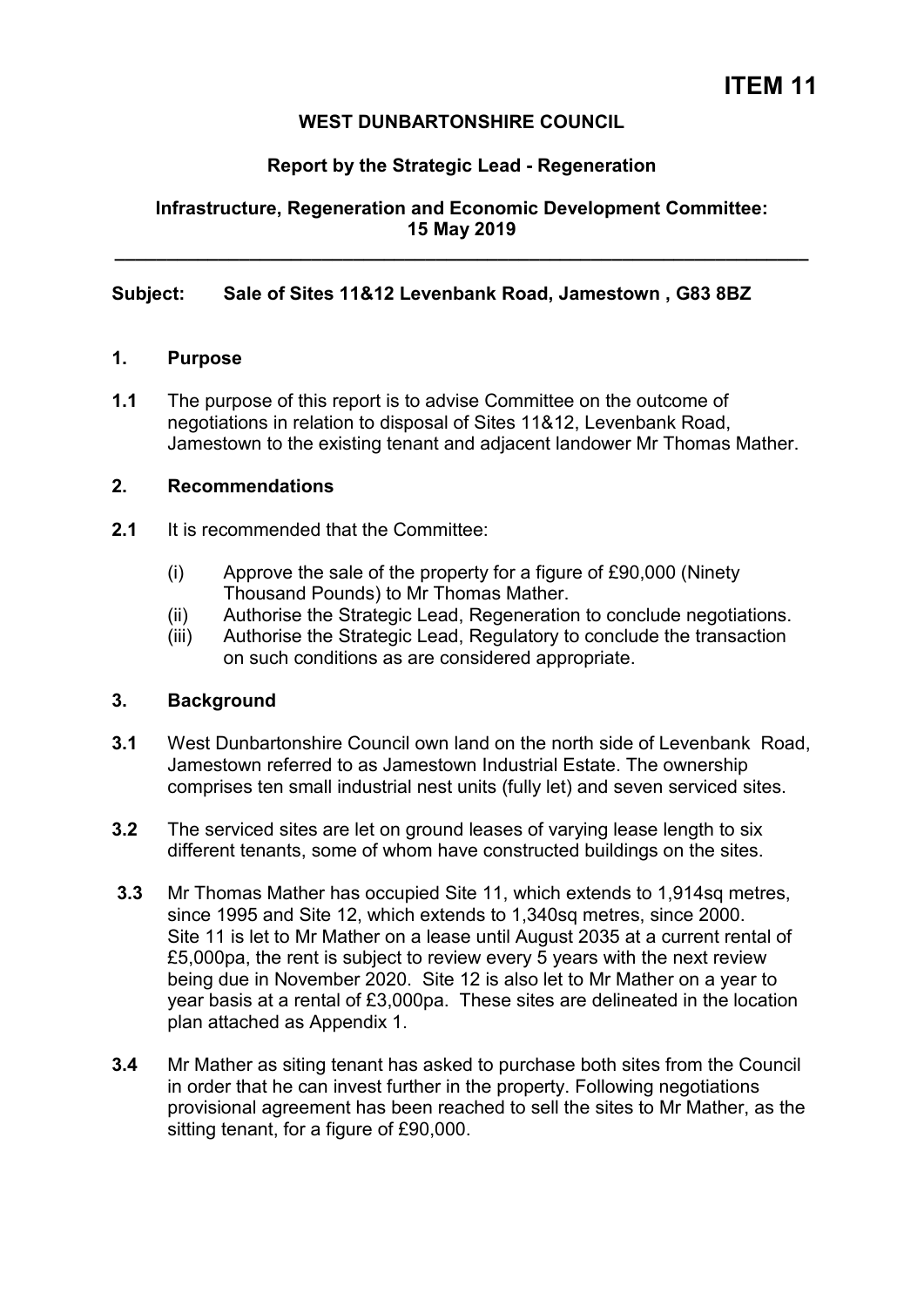# **4. Main Issues**

- **4.1** The sites are at the eastern end of Levenbank Road. Mr Mather already owns the adjoining site and therefore has applied to purchase as both sitting tenant and adjacent landowner.
- **4.2** The sites are zoned in the Local Development Plan for existing industrial and business use. The policy is to retain and encourage such uses within West Dunbartonshire**.**
- **4.3** The proposed purchase will only be conditional upon the buyer receiving a satisfactory legal report on the Title.
- **4.4** The proposed price of £90,000 reflects a capital rate of £112,500 per acre, which we consider to be a good price for industrial land in this area.
- **4.5** The option is to retain the land and continue with the existing leasing arrangement which currently produces a rental income for the Council of £8,000 per annum.

# **5. People Implications**

**5.1** Other than the Officers time involved in concluding the proposed deal there are no People implications.

# **6. Financial and Procurement Implications**

- **6.1** The financial implications of the proposed sale is a capital receipt to the Council of £90,000 with the loss of rental revenue of £8,000 per annum.
- **6.2** The Council will continue to receive business rates from the property at the same level as at present.

## **7. Risk Analysis**

**7.1** The main risk associated with the proposed sale is that the transaction may not conclude due to the purchaser not being satisfied with the Title report.

## **8. Environmental Sustainability**

**8.1** The sites will continue in their existing industrial use. Any future development of the sites will require that SEA legislation will be considered and taken into account as part of any planning application assessment .

# **9. Equalities Impact Assessment (EIA)**

**9.1** An Equality Impact Screening did not indicate any further action required in relation to this transaction.